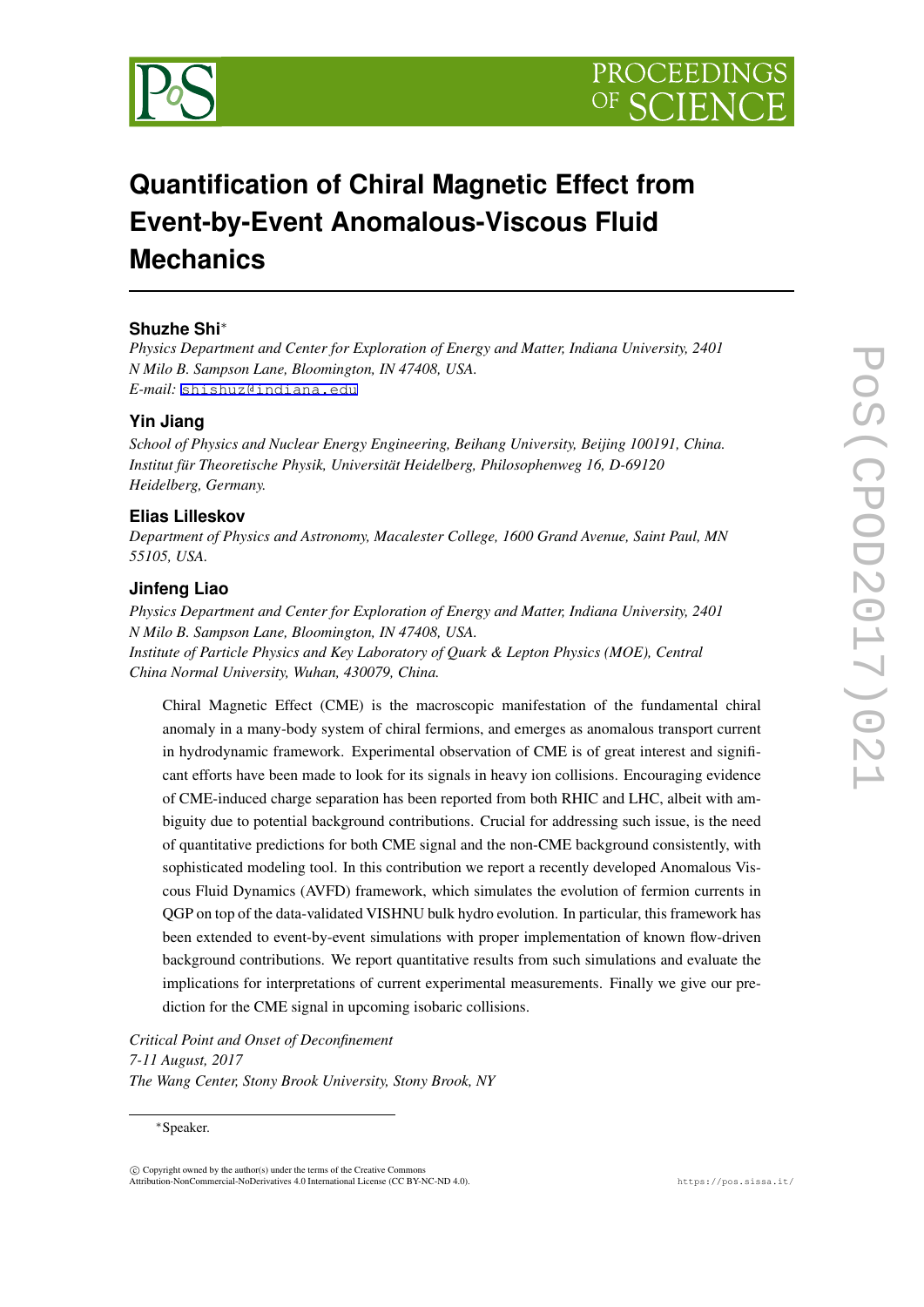#### 1. Introduction – Chiral Magnetic Effect & Anomalous-Viscous Fluid Dynamics

The Chiral Magnetic Effect (CME) [[1](#page-5-0), [2](#page-5-0)] refers to the generation of an electric current  $\vec{J}_Q$ along the *magnetic field*  $\vec{B}$  applied to a system of chiral fermions with chirality imbalance, i.e.

$$
\vec{J}_Q = \sigma_5 \vec{B} \tag{1.1}
$$

where  $\sigma_5 = C_A \mu_5$  is the chiral magnetic conductivity, with the chiral chemical potential  $\mu_5$  that quantifies the imbalance between fermion densities of opposite (right-handed, RH versus lefthanded, LH) chirality.

Given the magnificent physics embodied in the Chiral Magnetic Effect, it is of the utmost interest to search for its manifestation in the quark-gluon plasma (QGP) created in relativistic heavy ion collisions at the Relativistic Heavy Ion Collider (RHIC) and the Large Hadron Collider (LHC). Dedicated searches for potential CME signals have been ongoing at RHIC and the LHC  $[3, 4, 5, 6]$  $[3, 4, 5, 6]$  $[3, 4, 5, 6]$  $[3, 4, 5, 6]$  $[3, 4, 5, 6]$  $[3, 4, 5, 6]$  $[3, 4, 5, 6]$ , with encouraging evidences reported through measuring the charge separation signal induced by the CME current (1.1). The interpretation of these data however suffers from backgrounds arising from the complicated environment in a heavy ion collision (see e.g.  $[2, 7, 8]$  $[2, 7, 8]$  $[2, 7, 8]$  $[2, 7, 8]$  $[2, 7, 8]$  $[2, 7, 8]$ ). Currently the most pressing challenge for the search of CME in heavy ion collisions is to clearly separate background contributions from the desired signal. A mandatory and critically needed step, is to develop stateof-the-art modeling tools that can quantify CME contribution in a realistic heavy ion collision environment.

To address this challenge, we've recently developed a simulation framework, the Anomalous-Viscous Fluid Dynamics (AVFD) [\[9,](#page-5-0) [10\]](#page-5-0), focusing on describing anomalous chiral transport in heavy ion collisions at high beam energy (such as the top energy RHIC collisions). The bulk evolution in such collisions is well described by boost-invariant 2+1D 2nd-order viscous hydrodynamics (e.g. VISHNU simulations [\[11\]](#page-5-0)) where net charge densities are small enough and typically neglected without much influence on bulk evolution. However to study the CME, one needs to accurately account for the evolution of fermion currents. Our approach is to solve the following fluid dynamical equations for the chiral fermion currents (RH and LH currents for u and d flavors respectively) as perturbations on top of the bulk fluid evolution:

$$
\hat{D}_{\mu}J_{\chi,f}^{\mu} = \chi \frac{N_c Q_f^2}{4\pi^2} E_{\mu}B^{\mu}
$$
\n
$$
J_{\chi,f}^{\mu} = n_{\chi,f}u^{\mu} + v_{\chi,f}^{\mu} + \chi \frac{N_c Q_f}{4\pi^2} \mu_{\chi,f}B^{\mu}
$$
\n
$$
\Delta_{\nu}^{\mu} \hat{d} \left( v_{\chi,f}^{\nu} \right) = -\frac{1}{\tau_r} \left[ \left( v_{\chi,f}^{\mu} \right) - \left( v_{\chi,f}^{\mu} \right)_{NS} \right]
$$
\n
$$
\left( v_{\chi,f}^{\mu} \right)_{NS} = \frac{\sigma}{2} T \Delta^{\mu\nu} \partial_{\nu} \left( \frac{\mu_{\chi,f}}{T} \right) + \frac{\sigma}{2} Q_f E^{\mu}
$$
\n(1.2)

where  $\chi = \pm 1$  labels chirality for RH/LH currents and  $f = u$ , *d* labels light quark flavor with electric charge  $Q_f$  and color factor  $N_c = 3$ . The  $E^{\mu} = F^{\mu\nu} u_{\nu}$  and  $B^{\mu} = \frac{1}{2}$  $\frac{1}{2} \varepsilon^{\mu \nu \alpha \beta} u_{\nu} F_{\alpha \beta}$  are external electromagnetic fields in fluid rest frame. The derivative  $\hat{D}_{\mu}$  is covariant derivative and  $\hat{d} = u^{\mu} \hat{D}_{\mu}$ , with projection operator  $\Delta^{\mu\nu} = (g^{\mu\nu} - u^{\mu} u^{\nu})$ . Viscous parameters  $\sigma$  and  $\tau_r$  are diffusion constant and relaxation time respectively. In the above equations the fluid four-velocity field  $u^{\mu}$ , temperature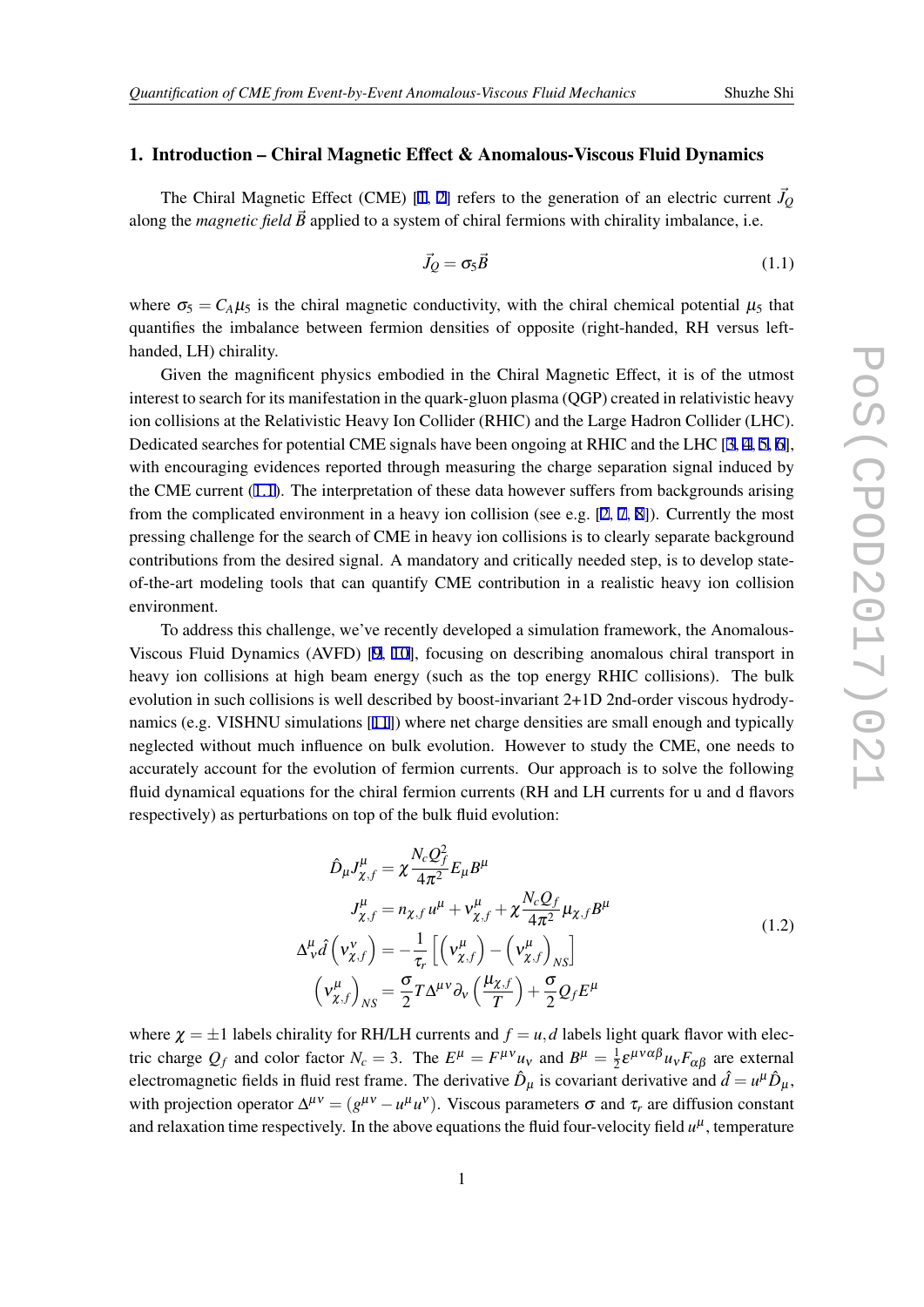<span id="page-2-0"></span>*T* as well as all other thermodynamic quantities are determined by background bulk flow. Furthermore the (small) fermion densities  $n_{\chi,f}$  and corresponding chemical potential  $\mu_{\chi,f}$  are related by lattice-computed quark number susceptibilities *c f*  $_{2}^{J}(T).$ 

#### 2. Results from Smooth AVFD simulation

As the key ingredients for driving the CME current, the magnetic field and the initial axial charge density are the most important inputs for the AVFD simulation. For the magnetic field  $\vec{B} = B(\tau)\hat{y}$  (with  $\hat{y}$  the event-wise out-of-plane direction), we use a plausible parametrization (see e.g. [\[12\]](#page-5-0)) as  $B(\tau) = \frac{B_0}{1 + (\tau/\tau_B)^2}$ . The peak value  $B_0$  (for each centrality) at the collision point has been well quantified with event-by-event simulations and we use the most realistic values from [\[13](#page-5-0)]. For the lifetime of the *B* field we use a reasonable estimate of  $\tau_B = 0.6$  fm/c which is comparable to the onset time of hydrodynamic evolution. For the initial axial charge density arising from gluonic topological charge fluctuations, one could make the following estimate based on the strong chromo-electromagnetic fields in the early-stage glasma similarly to the recent study in [\[14](#page-5-0)]:  $\sqrt{\langle n_5^2 \rangle} \simeq$  $Q_s^4$  (π $\rho_{tube}^2$ τ<sub>0</sub>)  $\sqrt{N_{coll}}$ .  $\frac{^{76}P_{tube}^{100} \text{V/V}^{200}}{16\pi^2 A_{overlap}}$ . In the above  $\rho_{tube} \simeq 1$  fm is the transverse extension of glasma flux tube,  $A_{overlap}$ is the geometric overlapping area of the two colliding nuclei, and *Ncoll.* the binary collision number for a given centrality. Such axial charge density depends most sensitively upon the saturation scale  $Q_s$ , with a reasonable range of  $Q_s^2 \simeq 1 \sim 1.5 \text{GeV}^2$  for RHIC 200AGeV collisions.



Figure 1: (color online) Quantitative predictions from Anomalous-Viscous Fluid Dynamics simulations for the CME-induced H-correlations, in comparison with STAR measurements [\[4](#page-5-0)]. The uncertainty of experimental data comes from the uncertainty of  $\kappa$ . Central values correspond to  $\kappa = 1.2$ , while upper and lower bounds are for  $\kappa = 1$  and  $\kappa = 1.5$ , respectively. The green bands reflect current theoretical uncertainty in the initial axial charge generated by gluonic field fluctuations.

After the preceding discussions on the various aspects of the AVFD tool, let us now proceed to utilize this tool for quantifying CME signal to be compared with available data. The measurement of a CME-induced charge separation is however tricky, as this dipole flips its sign from event to event depending the sign of the initial axial charge arising from fluctuations, thus with a vanishing event-averaged mean value. What can be measured is its variance, through azimuthal correlations for same-sign (SS) and opposite-sign (OS) pairs of charged hadrons. The so-called  $\gamma_{S/OS} \equiv \langle \cos(\phi_1 + \phi_2) \rangle$  observables measure a difference between the in-plane versus out-of-plane correlations and are indeed sensitive to potential CME contributions. They however suffer from considerable flow-driven background contributions that are not related to CME (see e.g. [[2](#page-5-0), [8\]](#page-5-0)). One plausible approach to separate background and CME signal is based on a two-component scenario [\[8\]](#page-5-0), which was recently adopted by the STAR Collaboration to suppress backgrounds and extract the flow-independent part (referred to as  $H_{SS/OS}$ ) [[4](#page-5-0)]. We consider  $H_{SS/OS}$  as our "best guess" thus far for potential CME signal to be compared with AVFD computations. Specifically a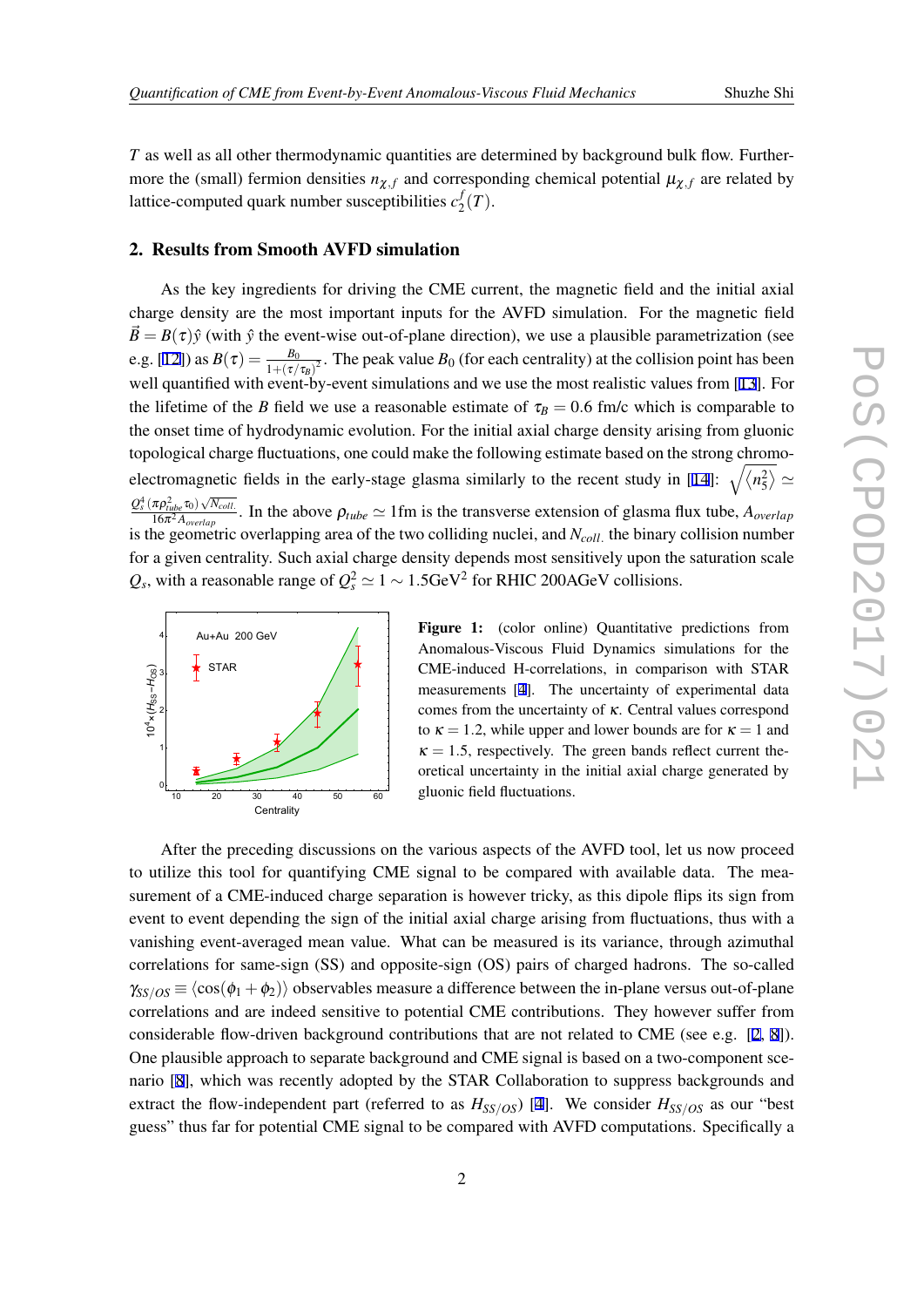pure CME-induced charge separation will contribute as  $(H_{SS} - H_{OS}) \rightarrow 2 (a_1^{ch})^2$ . The AVFD results for various centrality bins are presented in Fig. [1,](#page-2-0) with the green band spanning the range of key parameter  $Q_s^2$  in 1  $\sim$  1.5GeV<sup>2</sup> reflecting uncertainty in estimating the initial axial charge. Clearly the CME-induced correlation is very sensitive to the amount of initial axial charge density as controlled by  $Q_s^2$ . The comparison with STAR data [\[4\]](#page-5-0) shows very good agreement for the magnitude and centrality trend for choices with relatively large values of  $Q_s^2$ .

#### 3. Event-by-Event AVFD simulations

While the AVFD simulations based on smooth average hydro profile provide a quantitative account of the "pure" CME signal, it is imperative to perform event-by-event simulations that could allow direct calculation of two-particle correlations and thus ultimate comparison with experimental measurements. We've recently implemented such simulations with event-wise fluctuating initial conditions as well as a hadronic stage after hadronization using UrQMD to include the effects of hadron cascade and resonance decay. To demonstrate the CME-driven correlations, we run simulations for 50*−*60% 200GeV Au-Au collisions with three different setups: (a) a "null" case with no magnetic field or chiral imbalance; (b)  $eB = 5m_{\pi}^2$  and  $n_A/s = 0.1$  (corresponding to estimates with  $Q_s^2 \simeq 1$ GeV<sup>2</sup>); (c)  $eB = 5m_\pi^2$  and  $n_A/s = 0.2$  (corresponding to estimates with  $Q_s^2 \simeq 1.4$ GeV<sup>2</sup>). For each setup, we accumulated *<sup>∼</sup>* <sup>10</sup><sup>7</sup> events and measured the correlator γ *OS−SS* versus different event-wise *v*<sup>2</sup> bins, shown in Fig.2 (left). An obvious linear dependence <sup>γ</sup> *OS−SS* on *v*<sup>2</sup> is observed for all these three cases. The extracted slope and intercept of such linear dependence are shown in Fig.2 (right): while the slope is basically independent of initial axial charge (indicating its dominant non-CME origin), the intercept grows quadratically with initial axial charge as expected from the CME signal.



Figure 2: (color online) (left) The *v*<sup>2</sup> dependence of <sup>γ</sup> *OS−SS*; (right) The slope and intercept extracted from the  $v_2$  dependence of  $\gamma^{OS-SS}$ .

# 4. AVFD predictions for upcoming IsoBar Program

Finally we report the AVFD predictions for the isobaric collisions planned at RHIC. As has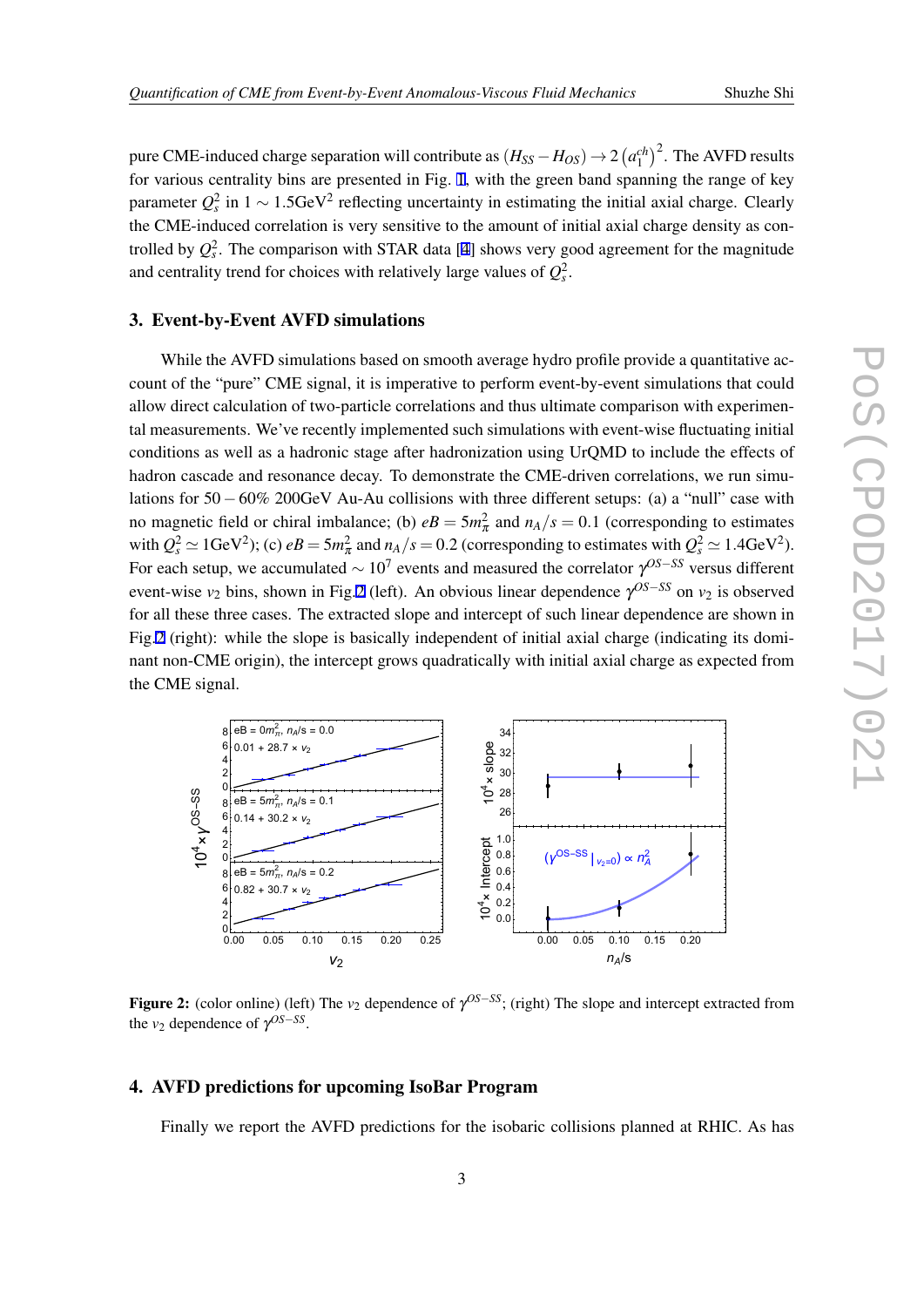been intensively emphasized, the major difficulty of confirming the CME signal is our lacking of knowledge of the background, and unable to tell the CME signal from the non-CME background. To avoid such ambiguity, the IsoBar Program at RHIC[\[15\]](#page-5-0) has been proposed to disentangle the CME signal, which collides  ${}^{96}_{44}Ru {}^{96}_{44}Ru$  versus  ${}^{96}_{40}Zr {}^{96}_{40}Zr$  systems. Both of these nuclei have the 96 nucleons but their electric charge differs for 10%. The former means the similar bulk background in such system, while the latter means difference in magnetic field, which leads to different CME signal. By measuring the difference of  $\gamma$ - /  $\delta$ -correlators between these two systems, one can unambiguously decipher CME from backgrounds.

In Fig.3 it shows the Monte-Carlo simulation result of the magnetic field, projected with respect to participant plane  $B = \langle B^2 \cos(2\Psi_B - 2\Psi_{PP} - \pi) \rangle^{1/2}$ , in these systems, which differs for around 10%. Hence our AVFD simulation gives prediction that the CME signal would differs for *∼* 20%, as shown in the middle panel. Taking into account the non-CME background estimated from Au-Au collisions (details can be found in [[10\]](#page-5-0)), we could still expect a relative difference around 10%. Given the sufficient statistic of the IsoBar program, such difference shall be observed.



Figure 3: (color online) (left) Projected initial magnetic field with respect to participant plane given by Monte Carlo Glauber simulation. (middle) AVFD predictions for CME-induced *H*-correlations in isobar collisions; (right) Predicted relative difference in γ-correlations in Zr-Zr and Ru-Ru collisions by folding together *F*- and *H*-correlations.

#### 5. Summary

In summary, a new simulation tool — the Anomalous-Viscous Fluid Dynamics (AVFD) framework has been developed for quantifying the charge separation signal induced by Chiral Magnetic Effect in relativistic heavy ion collisions. We find that, subject to current theoretical and experimental uncertainties, the AVFD-predicted CME signal with realistic initial conditions and magnetic field lifetime is quantitatively consistent with measurements from 200AGeV AuAu collisions at RHIC. Also, by event-by-event simulation, we find that the intercept of the  $v_2$  dependence of the correlator γ *OS−SS* is directly sensitive to the CME while the slope is likely to be dominated by background contributions. Finally, we make predictions for the upcoming isobaric collisions that would be a critical test for the search of CME in heavy ion collisions.

Acknowledgments. This material is based upon work supported by the U.S. Department of Energy, Office of Science, Office of Nuclear Physics, within the framework of the Beam Energy Scan Theory (BEST) Topical Collaboration (YJ, JL, SS). The work is also supported in part by the